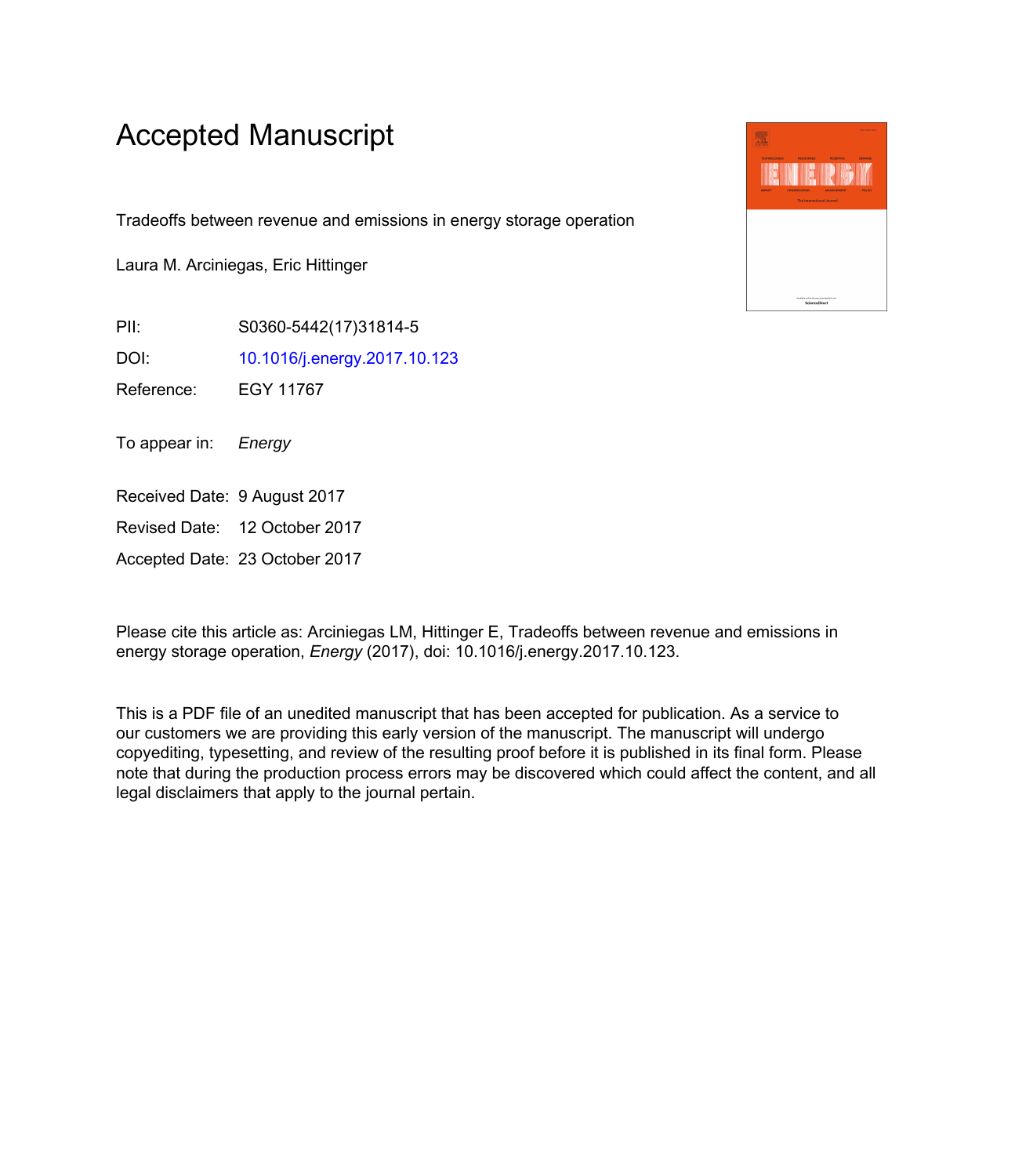#### **Tradeoffs between revenue and emissions in energy storage operation**

- 2 Laura M. Arciniegas, Rochester Institute of Technology, <u>Ima9306@rit.edu</u>
- Eric Hittinger, Rochester Institute of Technology, eshgpt@rit.edu
- 
- 

### *Abstract*

*tract*<br>
I-level energy storage is an emerging technology that provides operational flexibles<br>
Inleapsing electricity demand, integrating renewable energy, and improving system<br>
Inbility. However, it has been established t Grid-level energy storage is an emerging technology that provides operational flexibility for managing electricity demand, integrating renewable energy, and improving system reliability. However, it has been established that revenue-maximizing grid-level energy storage tends to increase system emissions in current US electricity grids. In this work, 11 we consider storage operational strategies that value both revenue and  $CO<sub>2</sub>$  emissions to understand the tradeoffs between these two criteria. We use actual electricity prices and marginal emissions factors in a linear programming model that optimizes operation 14 between annual revenue and  $CO<sub>2</sub>$  emissions to find the Pareto Frontier for 22 eGRID sub-15 regions. We find that, in many US regions, marginal storage-induced  $CO<sub>2</sub>$  emissions can be decreased significantly (25-50%) with little effect on revenue (1-5%). Electricity grids with larger flexibility in daily electricity prices and in marginal emissions factors have 18 more potential to reduce annual storage  $CO<sub>2</sub>$  emissions at low cost to storage operators. These results show that negative environmental effects of storage operation can be

reduced or eliminated at low cost through voluntary or regulatory shifts in operational patterns.

*Key words: energy storage, marginal emissions, electricity system, CO<sup>2</sup>*

#### *Highlights:*

- -Existing literature agrees that revenue- or value-maximizing energy storage increases electricity system emissions
- -We use a linear programming model of storage operation that values both revenue and 27  $CO<sub>2</sub>$  emissions

-Marginal storage-induced emissions can be drastically reduced (~50%) with little loss of revenue

- -Increasing the round-trip efficiency of storage provides more capability to reduce
- storage-related emissions at low cost
- 

#### *Introduction:*

Energy storage refers to various technologies, such as pumped hydro, compressed air energy storage (CAES), and batteries, used to store electrical energy. Grid-level energy storage can provide a variety of benefits to electricity systems, from renewable energy integration to frequency regulation, but can generally be considered a tool for increasing operational flexibility of the grid [1], [2]. While still an emerging technology, grid-level energy storage is a promising solution for modernizing the electricity grid and integrating cleaner energy sources such as wind and solar power.